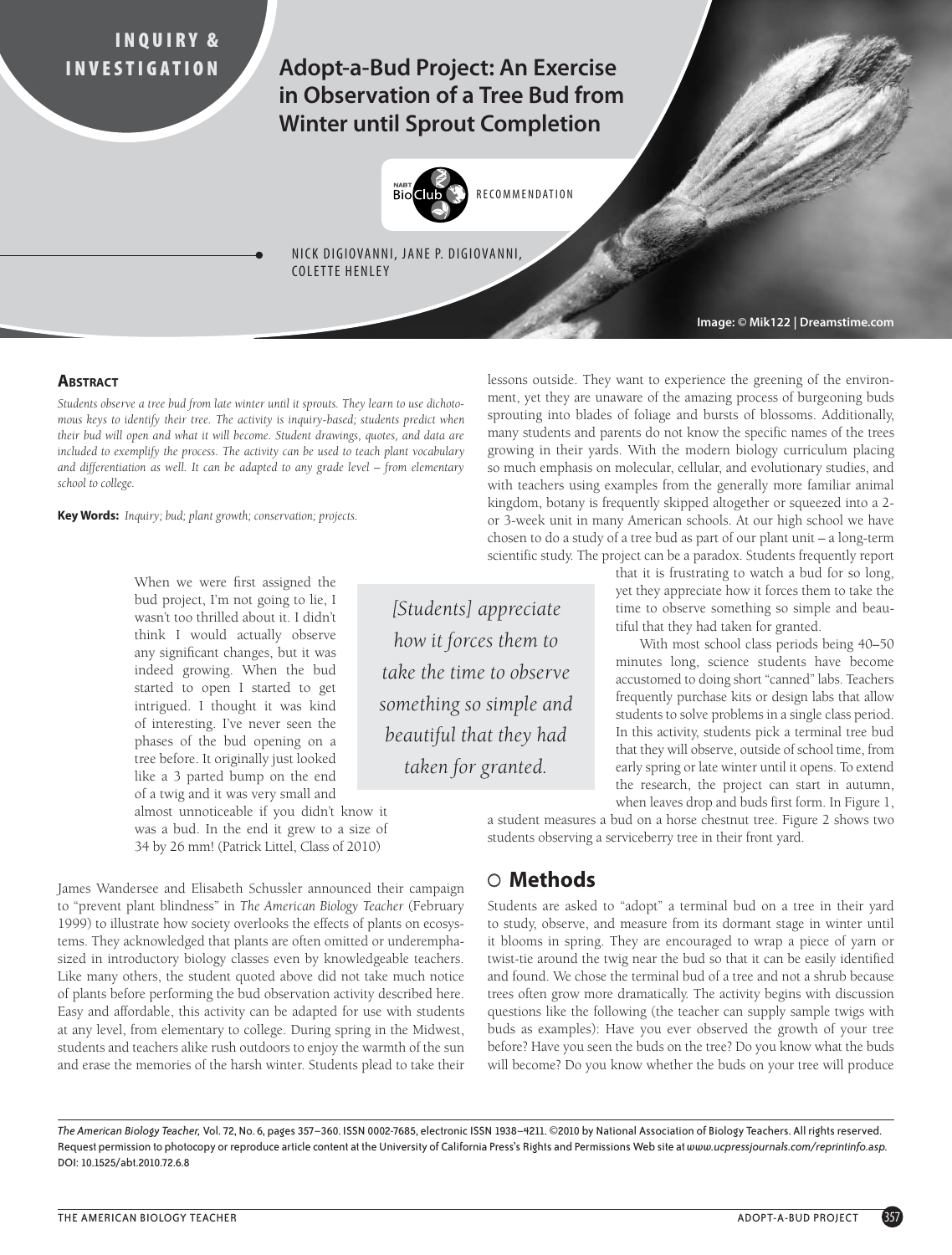

**Figure 1.** Close-up of a horse chestnut bud (Aesculus sp.) in the fall.



**Figure 2.** Students measure and record observations of a bud on a serviceberry (Amelanchier laevis) in the spring.

flowers, leaves, or multiples of both? Do you know where the leaves or flowers originate?

We give the students a written introduction that begins with the following:

> The purpose of this activity is to give you a front-row seat to observe the development

of a bud from winter dormancy until the contents of the bud are fully exposed. Each spring, the trees around us "leaf out," but this year you will document the event. Every other week you will submit a sketch and your observations of one bud. When the temperature is above 40 degrees Fahrenheit, you will make an observation every week. When your bud begins to open, you will be in the "spring" phase of the project. This phase will require four full-page sketches of the bud as described in this assignment. These sketches may actually occur at one-day intervals depending on the tree you observe and the weather in the Chicago area this spring. The final report will include a graph, summary, and reaction to the project.

The students are provided with a data table on which to record their observations (Figure 3). A copy of a metric ruler has been added to the edge of the paper to assist the students with their measurements. They will measure the length and width of the bud and record these along with a description and any other observations of the bud and a record of the weather. Some students choose to photograph their bud as well as draw it to document the growing process. This is encouraged, but an original drawing is still required. If the teacher wants to emphasize botanical structures, the parts of the bud can be labeled in the drawing.

The students are asked to bring in a twig from the tree they are observing. The twig needs to be big enough to show the position of the buds (opposite or alternate) and should include at least one bud scale scar to show the previous year's growth. In our second-semester curriculum we cover classification and how to use a dichotomous key. What better way to learn how to use a key than to use it to identify a specific living thing? We use a winter tree-finder book with a key to identify the trees. Such books are helpful because they review the parts of the twig pictorially in their descriptions – lenticels, bud scales, leaf scars, vascular bundles, thorns, and much more. Be warned that most keys include only native trees, so ornamental or horticultural varieties of trees frequently planted around homes may not be in the books. These include crab apple varieties, Bradford pears, and other exotic trees. Students who already know the species of the tree they are observing are still encouraged to use the key, to practice its use. It is surprising how many students and parents do not know what species their tree is, and most parents appreciate finding out. Frequently, parents know that they have a maple or oak but do not know the type and sometimes are misinformed, thinking they have one type of tree, only to discover they have a different one. The project gets the whole family involved and raises interest and discussion in the home regarding trees.

It is helpful to have other books with pictures available for students to look at to discover what type of tree they have. We have several books, but the most helpful is Dirr's *Manual of Woody Landscape Plants*. We call it the "tree bible," as it has descriptions of nearly every commercially available tree and drawings of most trees' twigs, buds, leaves, and flowers. Several Web sites are useful in identifying native trees in Illinois, including What Tree Is That? (http://www.arborday.org/trees/treeID.cfm) and The Illinois State Museum Herbarium Collection (http://www.museum.state. il.us/ismdepts/botany/herbarium/Illinois\_trees.html). These sites offer photo galleries and online keys. Be sure to search the web for online help for your part of the country.

Once the students have identified their tree species, they do research to discover the expected physical appearance and other information such as location of origin, uses for the wood, and tree products. The students use Web sites and printed resources, including the Dirr manual, in their research. They encounter words like *monoecious* and *dioecious* to describe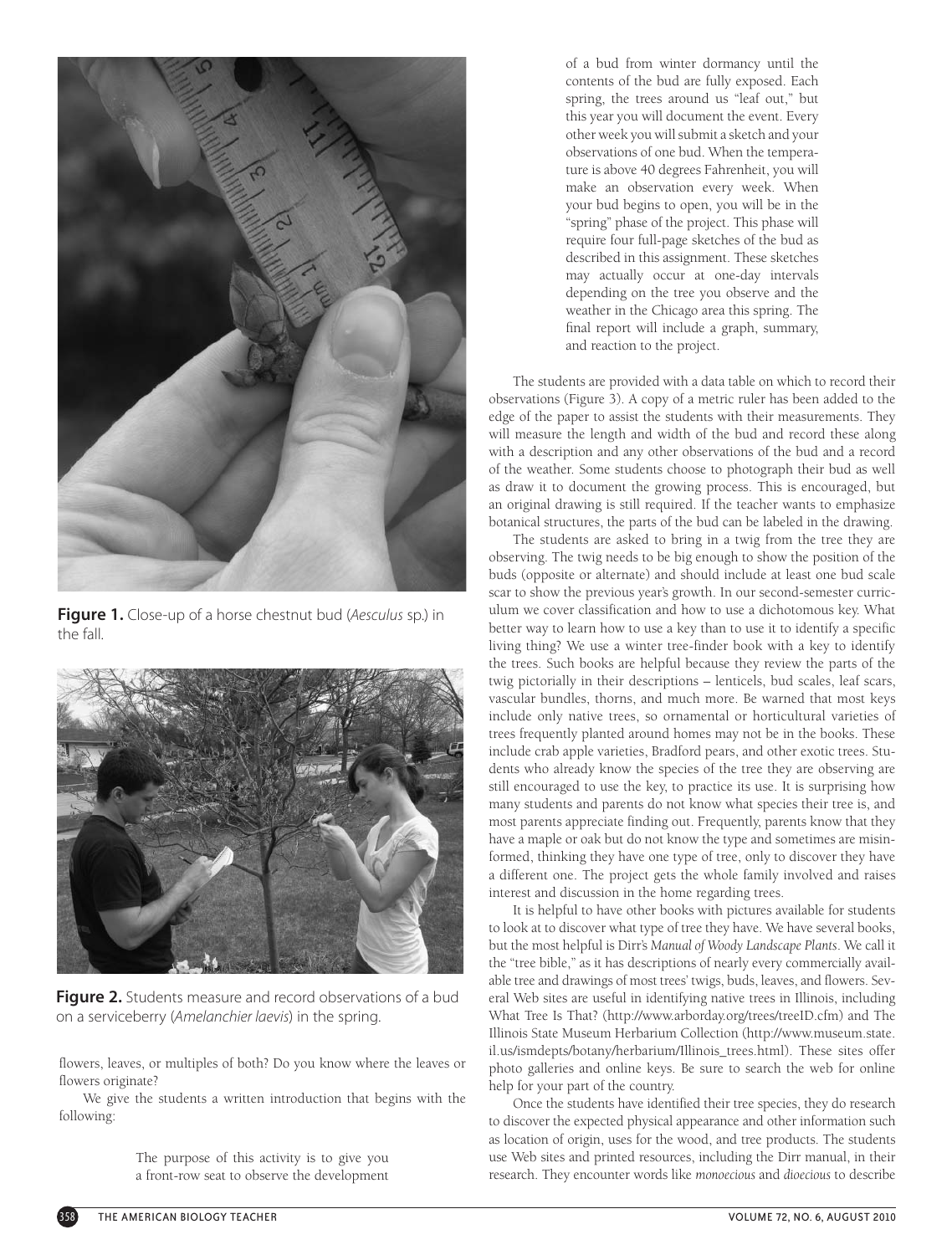

**Figure 3.** Example of a student's data sheet. We especially like how Nabihah Khan (Class of 2011) showed the weather with her observations.

the arrangement of male and female flowers on trees; *perfect*, *imperfect*, or *complete* to describe the flower; *compound* or *simple* to describe the leaves; and other botanical terms for characteristics such as leaf shape, margin, and venation. Some teachers take a few minutes a day for a week or so to present the bud fact of the day, give definitions, and show pictures that illustrate these terms. These examples are available for students to use. When the buds open, the students will draw the product – leaf, flower, or both – and use the terms they have learned to describe their drawings.

Next, the students predict when their buds will open as a result of the research on the species. This provides an opportunity for hypothesis formation, inquiry, and analysis. In their conclusions, students will discuss whether their prediction was correct. If it was not, they will analyze why – was it weather, the tree's location, or some other factor? Students with similar trees will be asked to discuss their results with others. This increases the lab's effectiveness, adding peer-review discussion to the inquiry process. These discussions can put students at ease because they see that different species break buds at different dates. Students seem to be more engaged in the process when they have some background knowledge regarding what to expect of their tree.

### J **Results**

For the culminating assignment, students are to organize and submit all their observations, along with graphs showing the width and length of their buds over time. They write a conclusion discussing their hypothesis and give a reaction to the whole process. Typically, students are amazed and intrigued. Something that had been taken for granted or ignored has more meaning for them. They have learned to slow down and experience a detail of nature. By the end of the project, their awareness of plant bud development has decidedly increased. The following are excerpts of some students' reactions.

> I think this is a good project to do because it teaches you to watch and learn about a specific tree and lets you observe the development of a bud while you are learning about it in class. It lets you relate to something outside of the classroom that is really happening to learn about it first hand. It makes the student more engaged during class while the teacher is talking about trees and buds. (Becca Paren, Class of 2011)

> Overall, I feel like this project was very beneficial to me for many reasons. It majorly improved my observation skills. I was continually observing my tree to see if any changes occurred…. I just found this project very interesting. Some observations may have been tedious at times but now I am able to look back at them and really see the transformation of the bud. (Nellie Chung, Class of 2010)